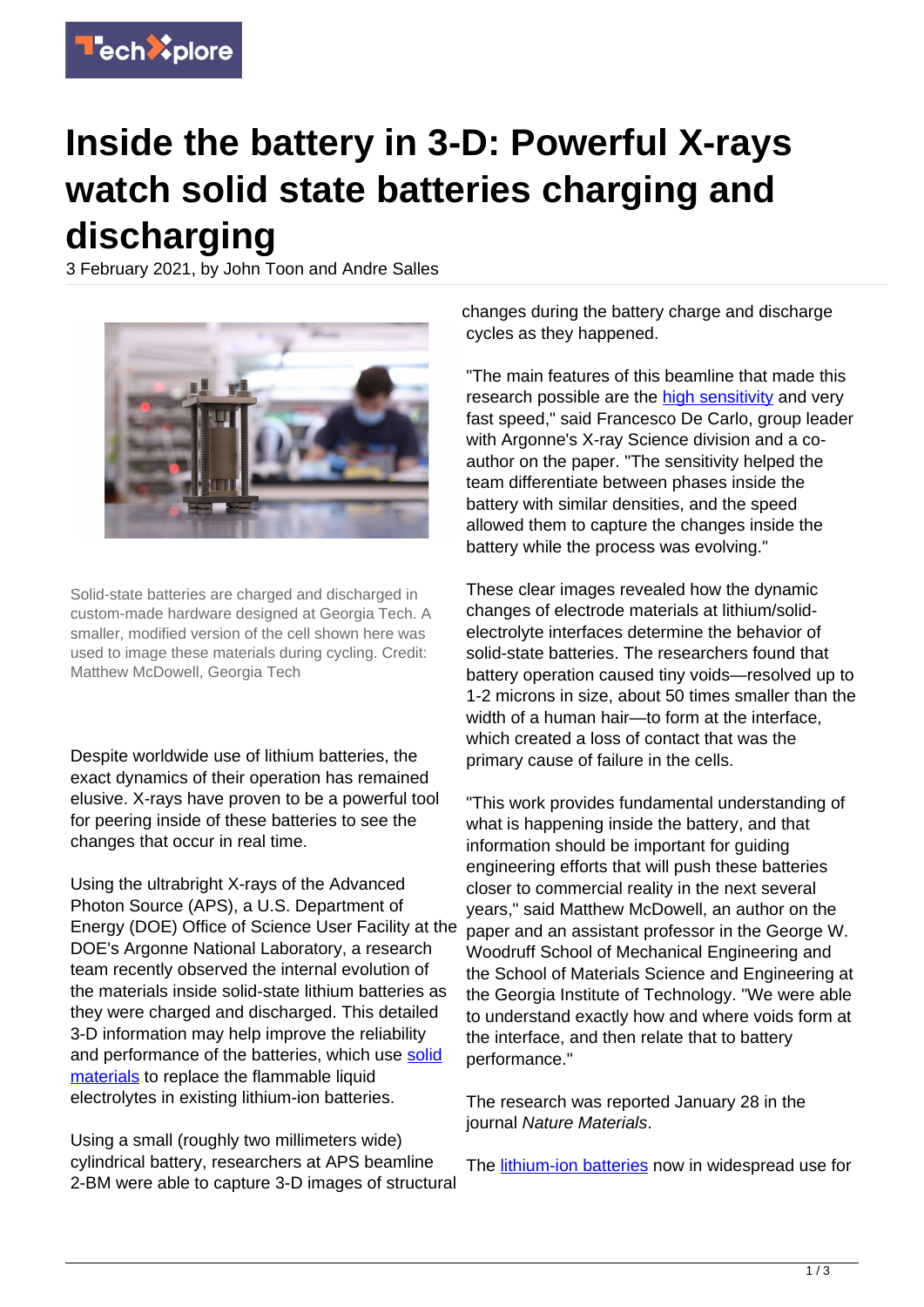

everything from mobile electronics to [electric](https://techxplore.com/tags/electric+vehicles/) [vehicles](https://techxplore.com/tags/electric+vehicles/) rely on a liquid electrolyte to carry ions back and forth between electrodes within the battery during charge and discharge cycles. The liquid uniformly coats the electrodes, allowing free movement of the ions.

Rapidly-evolving solid state battery technology instead uses a solid electrolyte, which should help boost energy density and improve the safety of future batteries. But removal of lithium from electrodes can create voids at interfaces that cause reliability issues that limit how long the batteries can operate.

"To counter this, you could imagine creating structured interfaces through different deposition processes to try to maintain contact through the cycling process," McDowell said. "Careful control and engineering of these interface structures will be with lithium metal electrodes can offer more energy very important for future solid-state battery development, and what we learned here could help us design interfaces."

The Georgia Tech research team, led by first author and graduate student Jack Lewis, built special test cells which were designed to be studied "There is substantial commercial and scientific at beamline 2-BM of the APS. Four members of the interest in this area, and information from this study team studied the changes in battery structure during a five-day period of intensive experiments using X-ray computed tomography.

"The instrument takes images from different directions, and you reconstruct them using computer algorithms to provide 3-D images of the batteries over time," McDowell said. "We did this imaging while we were charging and discharging the batteries to visualize how things were changing inside the batteries as they operated."

Because lithium is so light, imaging it with X-rays can be challenging and required a special design of the test battery cells. The technology used at Argonne is similar to what is used for medical computed tomography (CT) scans. "Instead of imaging people, we were imaging batteries," he said.

Because of limitations in the testing, the researchers were only able to observe the structure

of the batteries through a single cycle. In future work, McDowell would like to see what happens over additional cycles, and whether the structure somehow adapts to the creation and filling of voids. The researchers believe the results would likely apply to other electrolyte formulations, and that the characterization technique could be used to obtain information about other battery processes.

De Carlo also noted that a possible next step might be nanotomography, which uses a more tightly focused X-ray beam and can deliver pictures of even smaller voids in the batteries, should they form during operation. This technique is also possible at the APS.

Battery packs for electric vehicles must withstand at least a thousand cycles during a projected 150,000-mile lifetime. While solid-state batteries for a given size [battery](https://techxplore.com/tags/battery/), that advantage won't overcome existing technology unless they can provide comparable lifetimes.

"We are very excited about the technological prospects for solid-state batteries," McDowell said. should help advance this technology toward broad commercial applications."

 **More information:** John A. Lewis et al, Linking void and interphase evolution to electrochemistry in solid-state batteries using operando X-ray tomography, Nature Materials (2021). [DOI:](http://dx.doi.org/10.1038/s41563-020-00903-2) [10.1038/s41563-020-00903-2](http://dx.doi.org/10.1038/s41563-020-00903-2)

Provided by Argonne National Laboratory